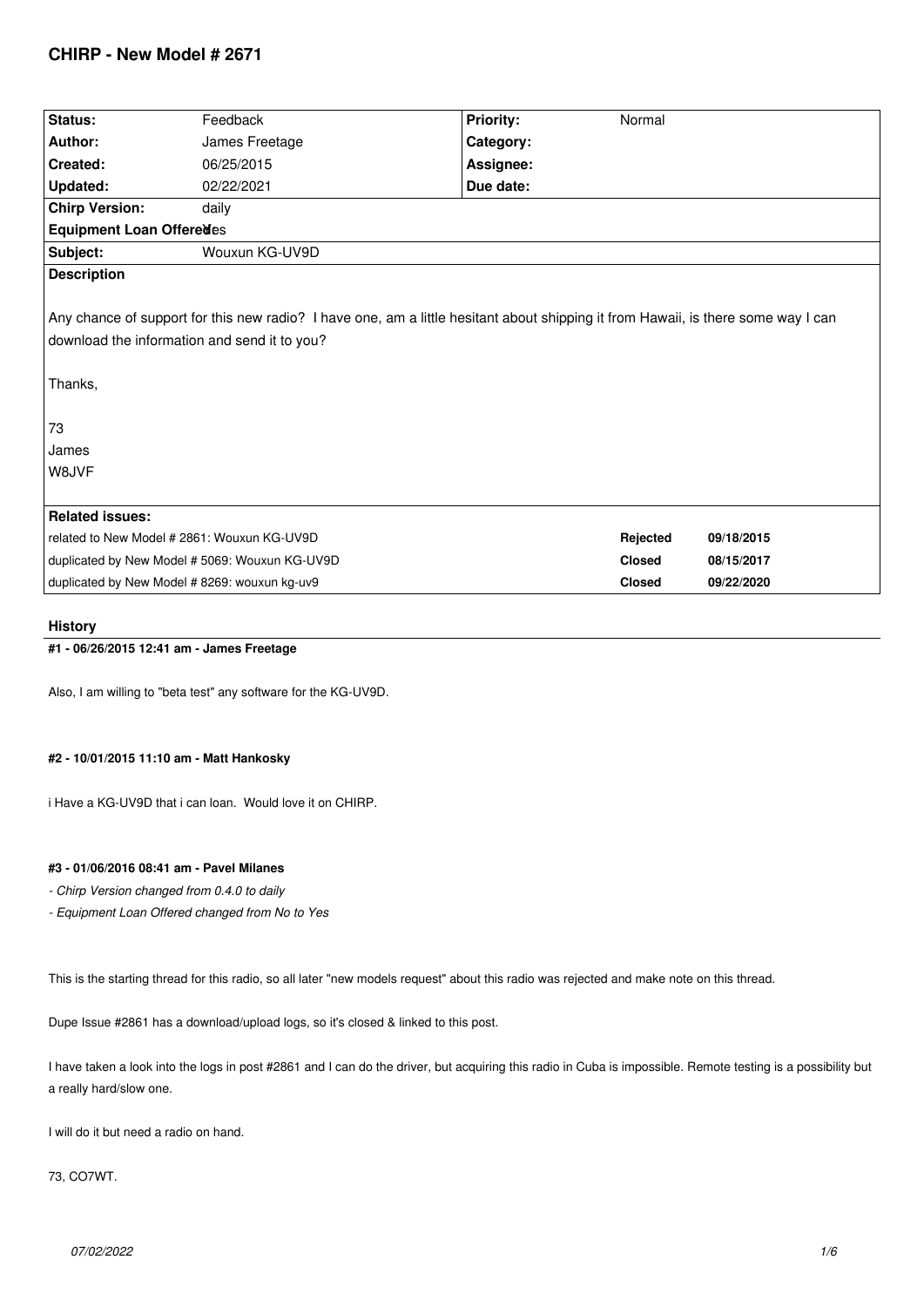*I'm working on define the comm properties of this radio, but the logs on the issue are #2861 are not from the portmon tool and it's hard to clean it to get a clean comm protocol picture.*

*Can anyone try to get a download / upload logs with portmon [[https://technet.microsoft.com/en-us/sysinternals/portmon.aspx]] and post it here?*

*Remember portmon work just under 32bit Window OS*

*This is to get an download/upload script as a starting point to a[nother developer who want to follow the development with a ra](https://technet.microsoft.com/en-us/sysinternals/portmon.aspx)dio.*

*Cheers.*

# **#5 - 01/08/2016 01:37 pm - Pavel Milanes**

- *File write-clean.txt.bz2 added*
- *File read-clean.txt.bz2 added*

*Some regular expression magic do the trick.*

*It's good to refresh the old tools that some times get a ton of dust in the brain section "Important but rarely used"*

*Attached are the two logs cleaned, I will be making a download script based on this.*

*I don't have a radio at hand so it may contains some bugs.*

### *Owners of the Wouxun KG-UV9D wanted here to test the script.*

*73*

### **#6 - 01/08/2016 03:47 pm - James Freetage**

*Tell me what I need to do. I'll help, but I haven't done any of this before.*

### **#7 - 01/11/2016 11:24 am - Pavel Milanes**

#### *Hi James,*

*Users can contribute to the development of new models in various ways, posting logs, testing new drivers and borrowing equipment.*

*At this stage the logs are fine to determine the comm details, another log will not hurt so here comes the instructions:*

*Go to Sysinternals at Microsoft and download the portmon tool [[https://technet.microsoft.com/en-us/sysinternals/portmon.aspx ]] into any 32bit Windws PC.*

*Extract and start portmon, start capture. (magnify glass icon)*

*Connect interface and cable to you radio, start the default software for it.*

*Start a download with the default software (reading data) of the radio, you will see activity on portmon; at the end use the save utility of portmon to*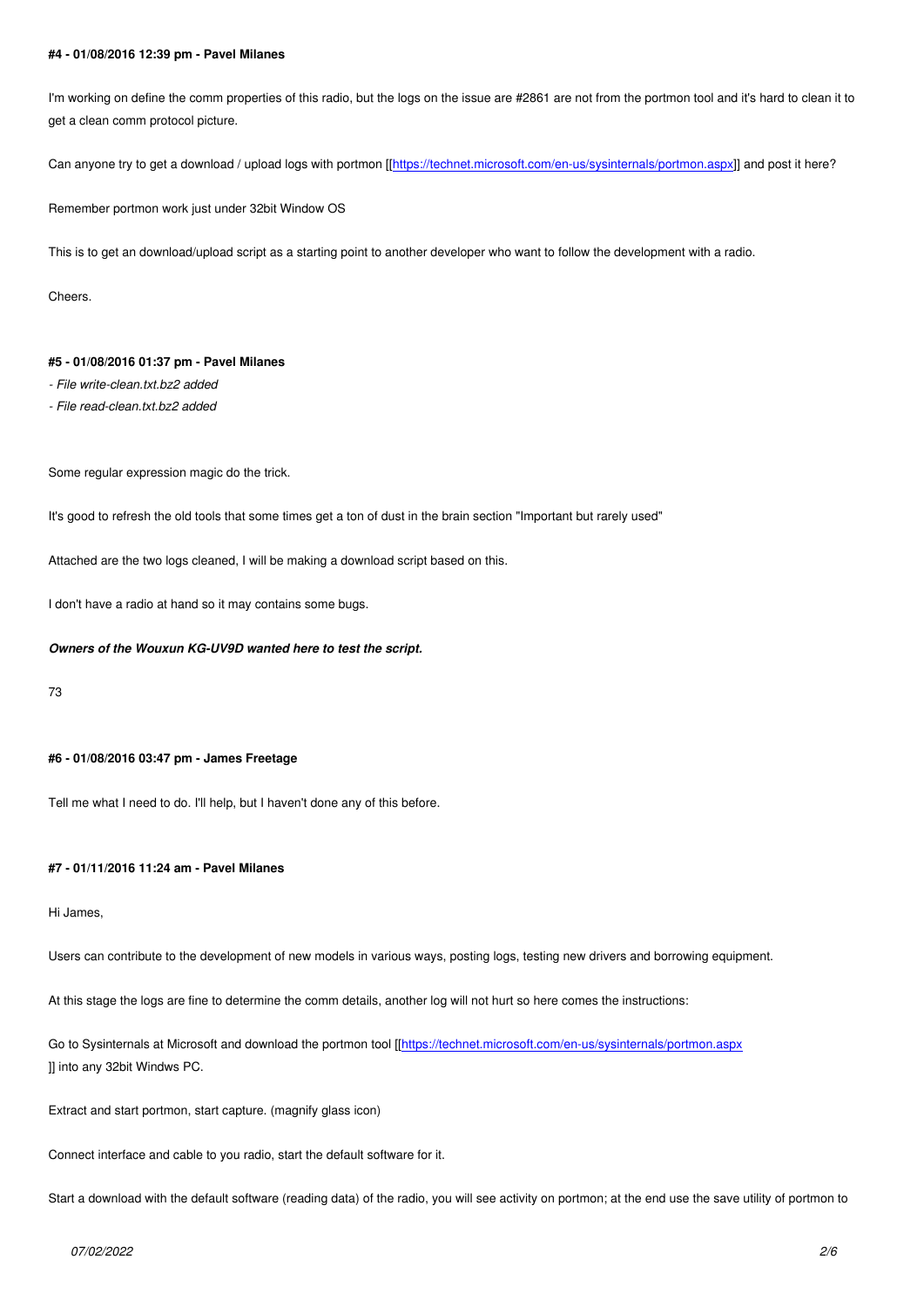*save the log to a file, name it download.txt*

*Clear the log in portmon.*

*Repeat this step but uploading (writing data) the data you just downloaded, in portmon save the log to a file named upload.txt*

*Post the acquired logs to this thread.*

*If you don't have a 32 bit machine at hand (portmon only runs on 32bit) download any freeware/try-period serial monitor/sniffer software.*

*In the last weekend I was playing with the logs of this radios, comparing and testing... it has some similar comm procedures with the KG-UV8D, but have a few differences and the checksum, seems like using a different algorithm; also the data in the read commands has no logic using KG-UV8D paradigm or other simple communications*

*It seems that this radio's comm procedures will be a tough one to break.*

# **#8 - 01/14/2016 11:23 am - Jerzy Trzeciak**

*- File Read\_1.LOG added*

*Hi*

*I have an KG-UV9d and I did "read" and "write" data with default software.*

# **#9 - 01/14/2016 11:24 am - Jerzy Trzeciak**

*- File Write\_1.LOG added*

# **#10 - 01/14/2016 08:35 pm - Pavel Milanes**

*- Start date deleted (06/25/2015)*

*Hi Jerzy and others,*

*Sorry, I forgot to mention a simple detail for portmon: you have to set a few non default options to get a full detailed logs.*

*Go to portmon, Options menu, be sure to tick (enable) this options*

- *Show Hex*
- *Show time column*
- *Show time*

*Then yet in the Options menu select the one named "Max Output Bytes" and set it to 256*

*That will make portmon record in very detail all the activity of the up/down process...*

*Sorry for the inconvenience, can you repeat the process whit this options and upload new logs?*

*73*

### **#11 - 01/15/2016 07:31 am - Jerzy Trzeciak**

*- File download.txt added*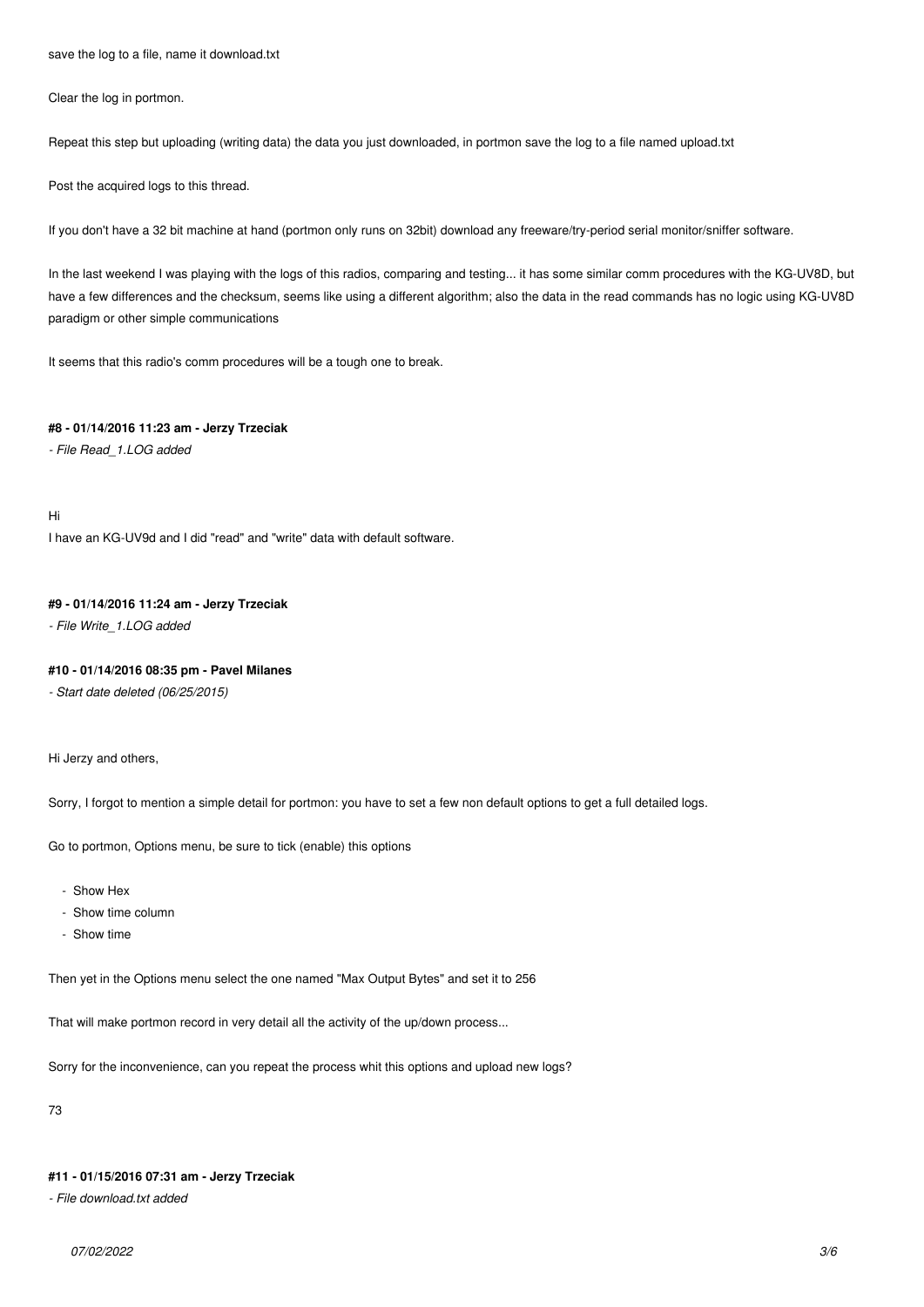# *OK Pavel*

*That are my new logs. I am sorry my English. Jurek*

#### **#12 - 01/15/2016 08:41 am - Pavel Milanes**

*- File deleted (Read\_1.LOG)*

# **#13 - 01/15/2016 08:50 am - Pavel Milanes**

*- File deleted (Write\_1.LOG)*

#### **#14 - 01/15/2016 08:54 am - Pavel Milanes**

*- Start date set to 06/25/2015*

*Jerzy please check your files, both logs are the same: the upload log.*

*I need a download log, I see some interesting pattern in the upload log, I will look it more closely on the weekend.*

*Also I updated the start date, that I deleted by mistake, sorry.*

# **#15 - 01/15/2016 11:02 am - Jerzy Trzeciak**

- *File download.txt added*
- *File upload.txt added*

*I am sorry my mistake. Please delete it, with mistake.*

*They are my new logs, different. Jurek*

# **#16 - 01/15/2016 01:28 pm - Pavel Milanes**

*- File deleted (download.txt)*

### **#17 - 01/15/2016 08:14 pm - Pavel Milanes**

*- File deleted (upload.txt)*

# **#18 - 01/18/2016 10:11 am - Pavel Milanes**

*Little progress on this, but more knowledge acquired.*

*This weekend I build a windows & linux compatible script from the kg-uv8D driver base, and run it against the data you gently provided, but no joy. Lessons learned:*

- *The comm protocol is "almost" the same. (there is no logic yet on the address bytes)*
- *The ident of this radio* **has not the explicit name of the radio on it***.*
- *The ident has some variations from byte 28 until end.*
- **The checksum algorithm for this radio is unknown***.*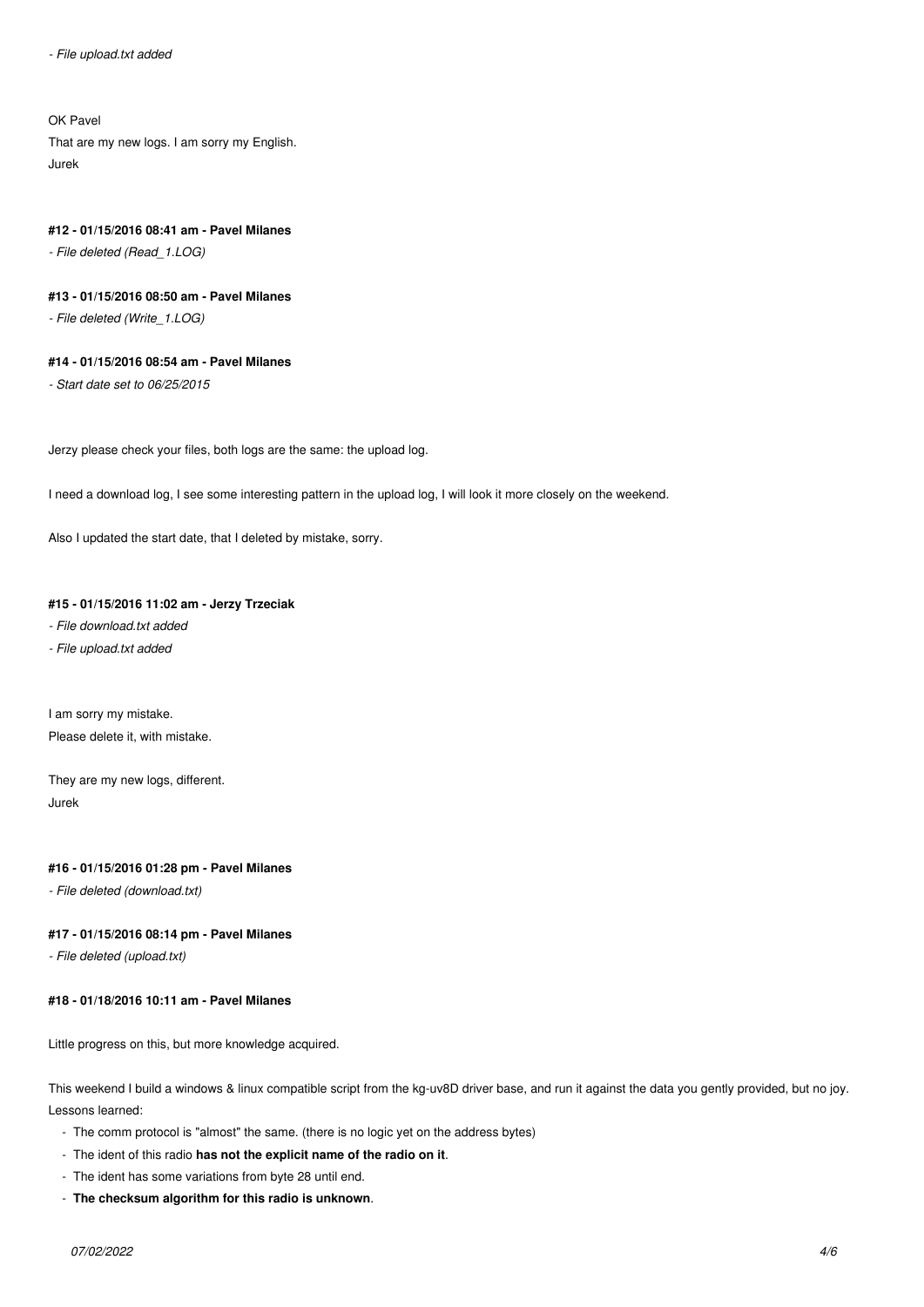*This last is the rock on the way, until we manage to know what checksum algorithm are they using we are stuck on this.*

*I will keep investigating this issue but any help is welcomed.*

*Cheers from Pavel, CO7WT.*

#### **#19 - 01/29/2016 11:11 am - Pavel Milanes**

*I had confirmed one of my fears: data communication in encoded/encrypted, as Ron Wellsted comment in #1489 about the Wouxun KG-UV950...*

*Until this issue is resolved (very unlikely without the help of Wouxun itself) this driver development is stuck.*

*73*

### **#20 - 06/09/2016 10:29 am - Fred Munden**

- *File KG-UV9D-Protocol.pdf added*
- *File KG-UV9D-Read.txt added*
- *File KG-UV9D-Write.txt added*
- *File KG-UV9D-0x0137-Record.txt added*

I have been looking at Wouxum KG-UV9D memory map. I started with kguv8d.py. It turns out there is little in common between the memory maps. *Below are a few details. I have included what should be the most simplest cases, functions that are ON/OFF. Seems like that should result in single bit toggle or a single byte change. Instead there are multiple bytes in the record that are changed. I used KG-UV9D Commander version 1.02 to* toggle ON/OFF functions then read the radio with a script that wrote out a binary file with record headers. I have not yet looked at VFO/Memories. *Comments are welcomed.*

*Attachments:*

*comport capture of write/read of KG-UV9D Commander table of record at offset 0x0137 that has several ON/OFF items*

# **#21 - 12/09/2016 01:11 pm - Rafael Jaeger**

*Hi all,*

*I've been using CHIRP for a while but haven't contributed before. I got my hands on a Wouxun KV-UV9D this summer in Europe (I live in Arizona). Assuming I can use the RTDI cable I use for programming my Baofeng UV-82HPs, I'd be happy to help develop the driver. As it is, the radio is great for monitoring ATC, and is overall an excellent unit, but without the ability to program it, I default to using my Baofengs for actual communications.*

*I've read through the history here and have a basic idea of where things stand, but it's my first time at this. If anyone can help me understand what would be needed to move this process forward I'll do what I can.*

*73,*

*-Rafael KG7YWU*

#### **#22 - 01/10/2017 05:50 am - Carsten Schaudel**

*Well,*

*it seems the issue is to find the method with which the checksum of the communication is calculated - which is different to older wouxun models.*

*I figured out one thing so far:*